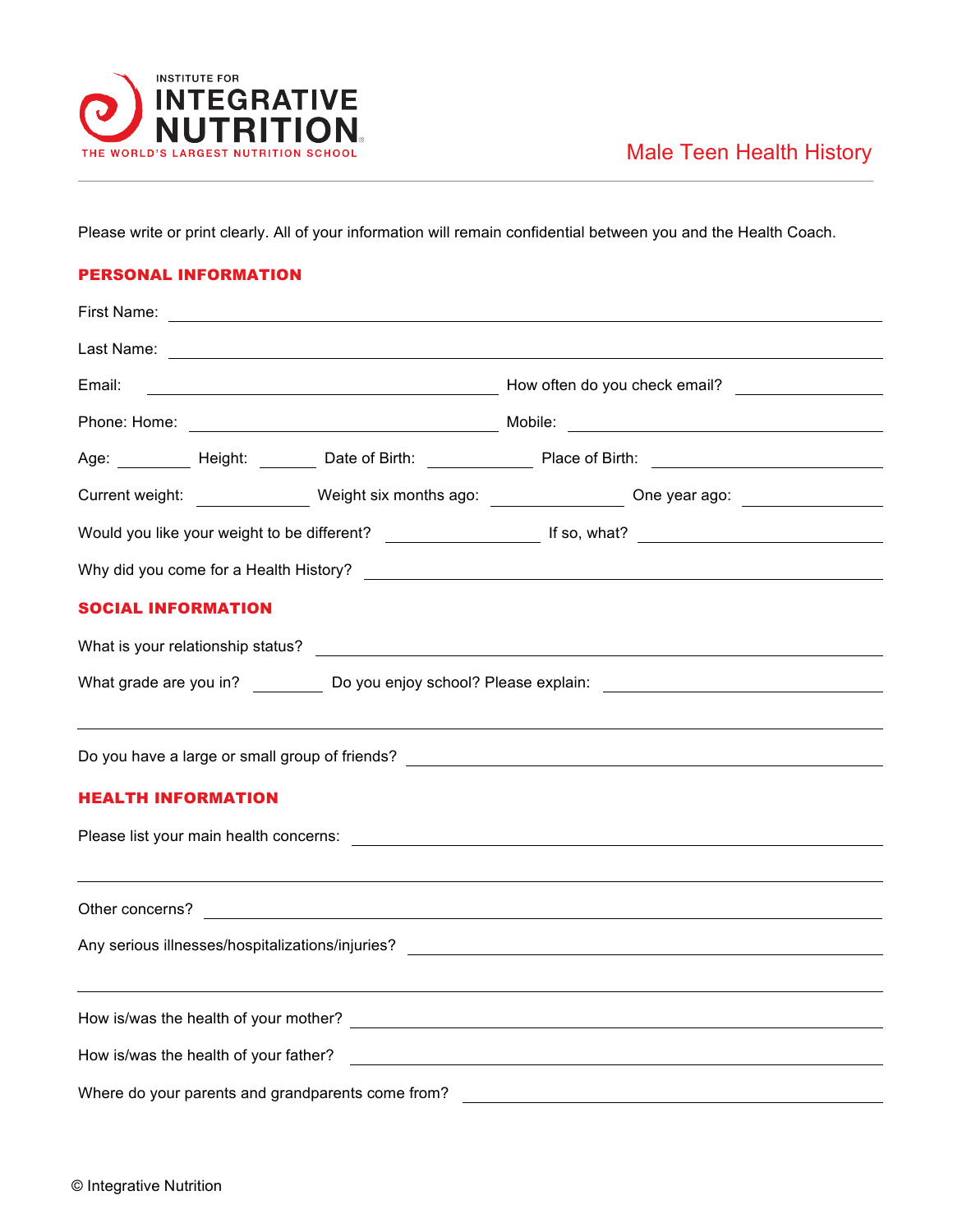

## **HEALTH INFORMATION** (continued)

|                                                                    |  | How is your sleep? How many hours? Do you wake up at night? |  |  |  |  |  |
|--------------------------------------------------------------------|--|-------------------------------------------------------------|--|--|--|--|--|
| Why?                                                               |  |                                                             |  |  |  |  |  |
| Constipation/Diarrhea/Gas? Please explain:                         |  |                                                             |  |  |  |  |  |
|                                                                    |  |                                                             |  |  |  |  |  |
| <b>MEDICAL INFORMATION</b>                                         |  |                                                             |  |  |  |  |  |
| Do you take any supplements or medications? Please list:           |  |                                                             |  |  |  |  |  |
| Do you have any healers, helpers, therapies, or pets? Please list: |  |                                                             |  |  |  |  |  |
|                                                                    |  |                                                             |  |  |  |  |  |
| What role does exercise, sports, and activities play in your life? |  |                                                             |  |  |  |  |  |

## FOOD INFORMATION

What foods did you eat often as a child?

| <b>Breakfast</b>                   | Lunch | Dinner | Snacks | Liquids |
|------------------------------------|-------|--------|--------|---------|
|                                    |       |        |        |         |
|                                    |       |        |        |         |
| What is your food like these days? |       |        |        |         |
| <b>Breakfast</b>                   | Lunch | Dinner | Snacks | Liquids |
|                                    |       |        |        |         |
|                                    |       |        |        |         |

Will family and/or friends be supportive of your desire to make food and/or lifestyle changes?